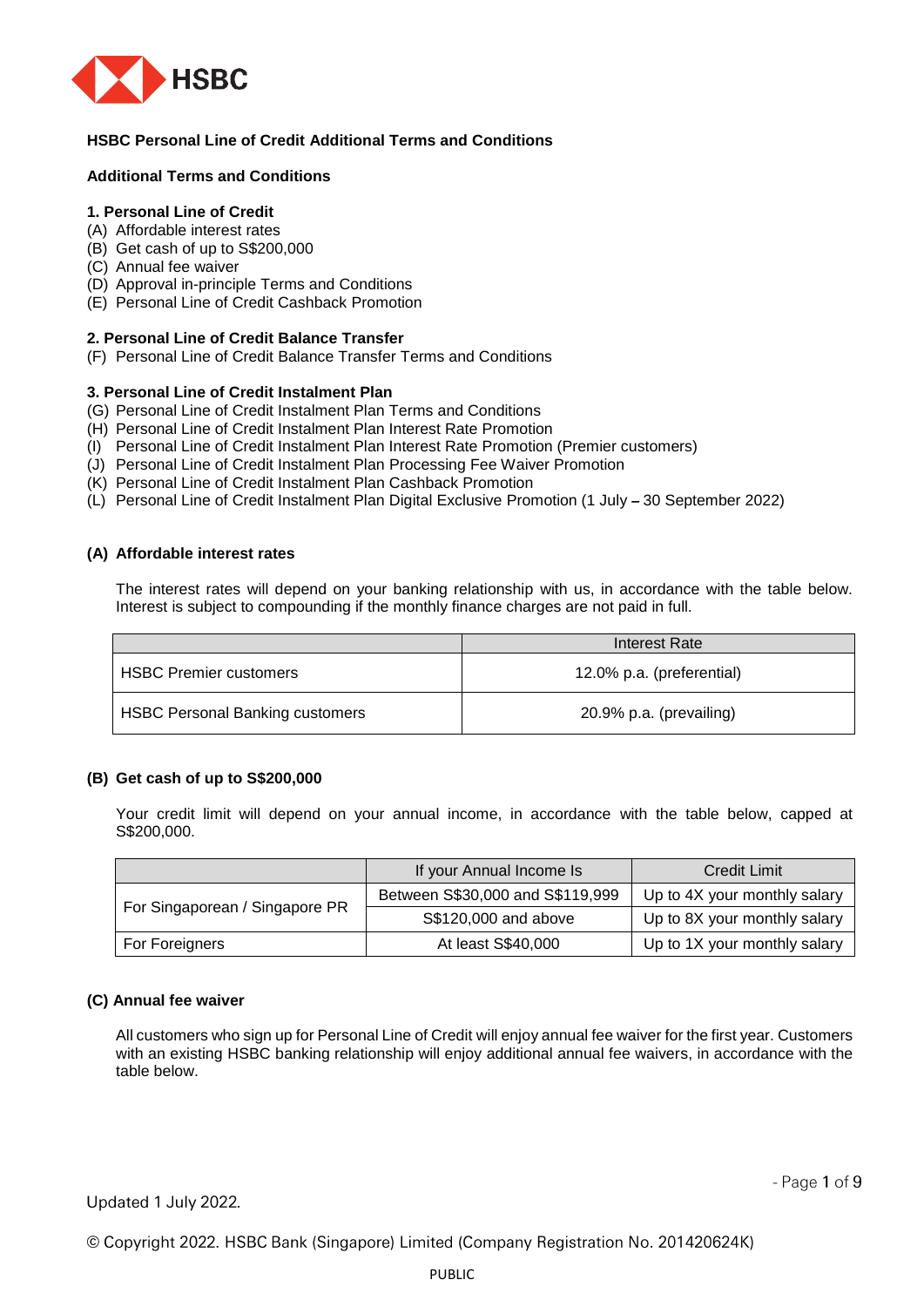

|                                        | Annual Fee                   |
|----------------------------------------|------------------------------|
| <b>HSBC Premier customers</b>          | Perpetually waived           |
| <b>HSBC Personal Banking customers</b> | S\$60<br>(First year waived) |

## **(D) Approval in-principle Terms and Conditions**

- 1. The online application is subject to approval.
- 2. The on-screen notifications of the outcome of the application will appear within 1 minute for applications submitted between 8am and 11.59pm provided HSBC server is not experiencing unexceptionally high volume or undergoing system maintenance. For the avoidance of doubt, 1-minute approval in-principle does not apply to applications submitted between 12am and 7.59am.
- 3. Approval in-principle is a provisional approval provided by HSBC based on the information provided by the applicant. Upon the applicant's fulfillment of all HSBC requirements including submission of the documents as stated on the Letter of Instruction, HSBC shall review and if appropriate, grant a formal approval and provide the applicant with a newly opened Personal Line of Credit account.
- 4. Approval in-principle is only applicable for online applications. An email informing you of your preliminary results of your application will be sent to you.
- 5. In the event an approval in-principle is granted, the applicant will be requested to submit the required application documents. Approval in-principle is only valid for 14 days during which the applicant must submit the necessary documents to HSBC for processing. Approval in-principle is not applicable for joint applicants and other circumstances as may be prescribed by HSBC from time to time.
- 6. HSBC reserves the right to vary these terms and conditions without prior notice at any time.
- 7. These terms and conditions should be read in conjunction with the personal line of credit and personal term credit terms and conditions.

#### **(E) Personal Line of Credit Cashback Promotion**

- 1. To participate in HSBC Bank (Singapore) Limited's ("HSBC") Personal Line of Credit Cashback Promotion (the "Promotion"), applicants must
	- a) not hold an existing HSBC Personal Line of Credit account; and
	- b) submit their application for a new HSBC Personal Line of Credit between 05 January 2022 and 30 September 2022 both dates inclusive (the "Promotional Period"); and
	- c) consent to receive direct marketing and promotional materials from HSBC by indicating on the application form or Letter of Instruction, where applicable, and

the application must be approved by HSBC (in its discretion) by 31 October 2022 (such applicants, the "Eligible Applicants").

2. A Cashback amount of S\$100 (the "Cashback") will be credited to the Eligible Applicant's HSBC Personal Line of Credit Account, within three (3) calendar months from the approval date of the Personal Line of Credit application, barring any unforeseen technical delays.

Updated 1 July 2022.

- Page  $2$  of  $9$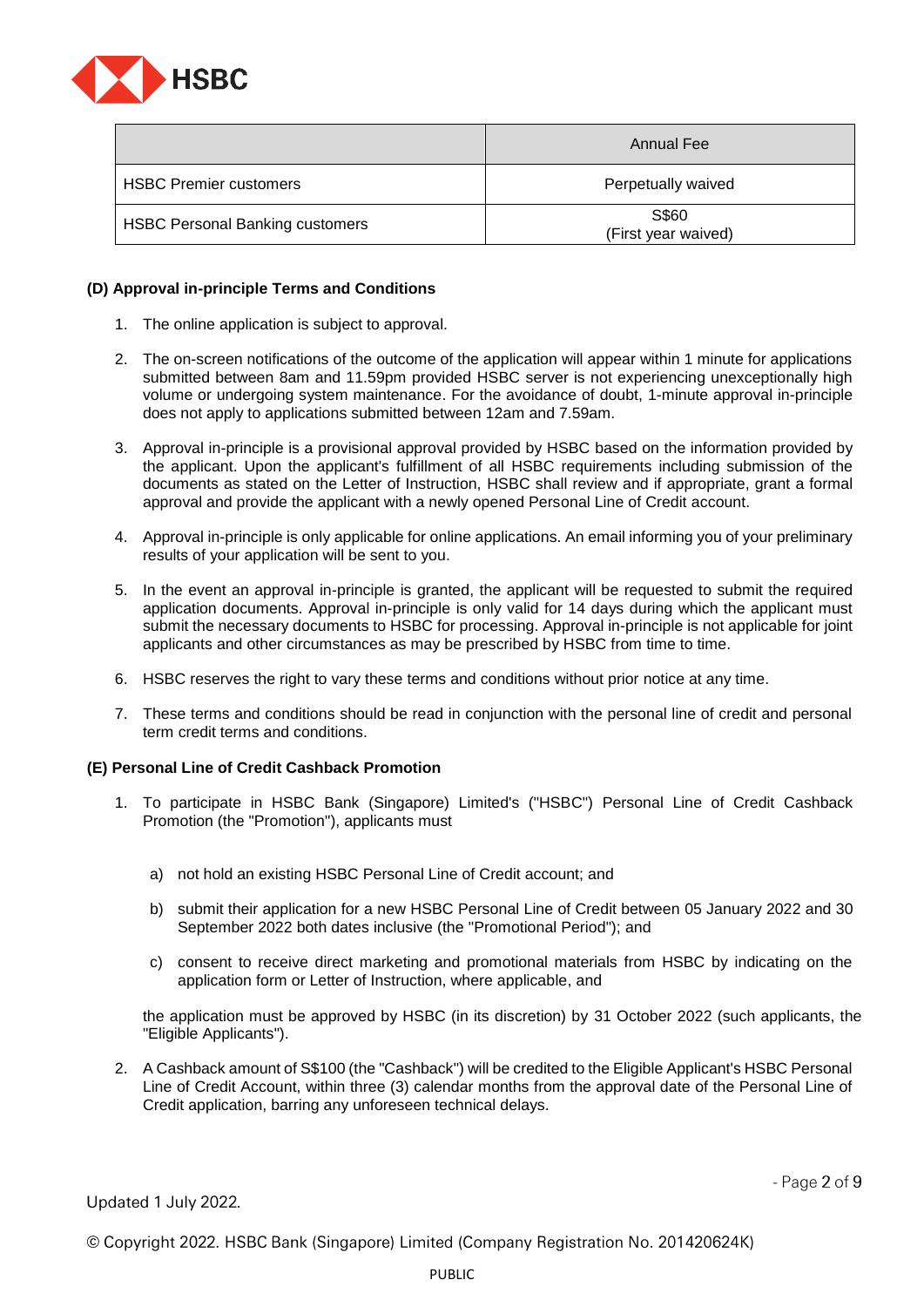

- 3. The award of the Cashback is subject to the customer's Personal Line of Credit Account (the "Account") being maintained in good standing and conducted in a proper and satisfactory manner as determined by HSBC at its discretion during the Promotional Period and at the time of credit.
- 4. Eligible Applicants who have received the Cashback and subsequently cancel their Personal Line of Credit Account within 12 months from the date of approval of the Personal Line of Credit application are required to refund HSBC the full amount of the Cashback.
- 5. The terms and conditions of this Promotion should be read in conjunction with the prevailing [HSBC](https://www.hsbc.com.sg/content/dam/hsbc/sg/documents/personal-line-of-credit-personal-term-terms-conditions.pdf)  Personal Line of [Credit & Personal Term Credit Terms and Conditions,](https://www.hsbc.com.sg/content/dam/hsbc/sg/documents/personal-line-of-credit-personal-term-terms-conditions.pdf) the latest copy of which is available online at www.hsbc.com.sg/loan.
- 6. HSBC may vary these terms and conditions or suspend or terminate the Promotion. Where possible, customers will be informed at least 30 days in advance.
- 7. All information is accurate at the time of posting online.

### **(F) Personal Line of Credit Balance Transfer Terms and Conditions**

- 1. HSBC Personal Line of Credit Balance Transfer (the "Programme") is valid for such period as HSBC Bank (Singapore) Limited ("HSBC") may determine in its discretion.
- 2. Only customers who hold HSBC Personal Line of Credit account ("Eligible Customers") are eligible for the Programme. Only one application per HSBC Personal Line of Credit account may be submitted by Eligible Customers for the purposes of the Programme.
- 3. Each application for the Programme is subject to HSBC's approval. HSBC will not approve the application if any of the Eligible Customer's HSBC accounts (a) is not maintained in good standing or not conducted in a proper or satisfactory manner as determined by HSBC at its discretion; and/ or (b) is already enrolled in a balance transfer programme or other interest rate promotion.
- 4. HSBC reserves the right to decline any application without assigning any reason. HSBC shall not be liable for any charges, overdue payments or interest incurred by the customer due to the rejection of or delays in processing the application.
- 5. Applications with incomplete fields and/ or incorrect information will not be processed.
- 6. The amount that may be placed under the Programme is referred to as the "Balance Transfer Amount". The minimum Balance Transfer Amount is S\$1,000, and the maximum Balance Transfer Amount is equal to 90%(or 95% for Eligible Customers who are HSBC Premier customers) of an amount determined by (i) the Eligible Customer's approved credit limit at the point of processing his/her application for the Programme, less (ii) any outstanding balance under his/her HSBC Personal Line of Credit account.
- 7. The approved Balance Transfer Amount may be (i) less than the amount applied for, and/or (ii) such other amount as determined by HSBC at its discretion.
- 8. A processing fee may be imposed by HSBC at its discretion for each approved application; please refer to HSBC web site for further details. Such processing fee will be charged to the Eligible Customer's HSBC Personal Line of Credit account upon approval of the application.
- 9. Upon approval of the application, the Balance Transfer Amount will be debited from the Eligible Customer's HSBC Personal Line of Credit account, and the available credit limit on the Eligible Customer's HSBC Personal Line of Credit account will be reduced by the approved Balance Transfer Amount.
- 10. The Balance Transfer Amount may only be credited to (i) a deposit account held with any bank, (ii) a non-HSBC credit card account, or (iii) a non-HSBC personal line of credit account, that is held in the name of

 $-$  Page  $3$  of  $9$ 

Updated 1 July 2022.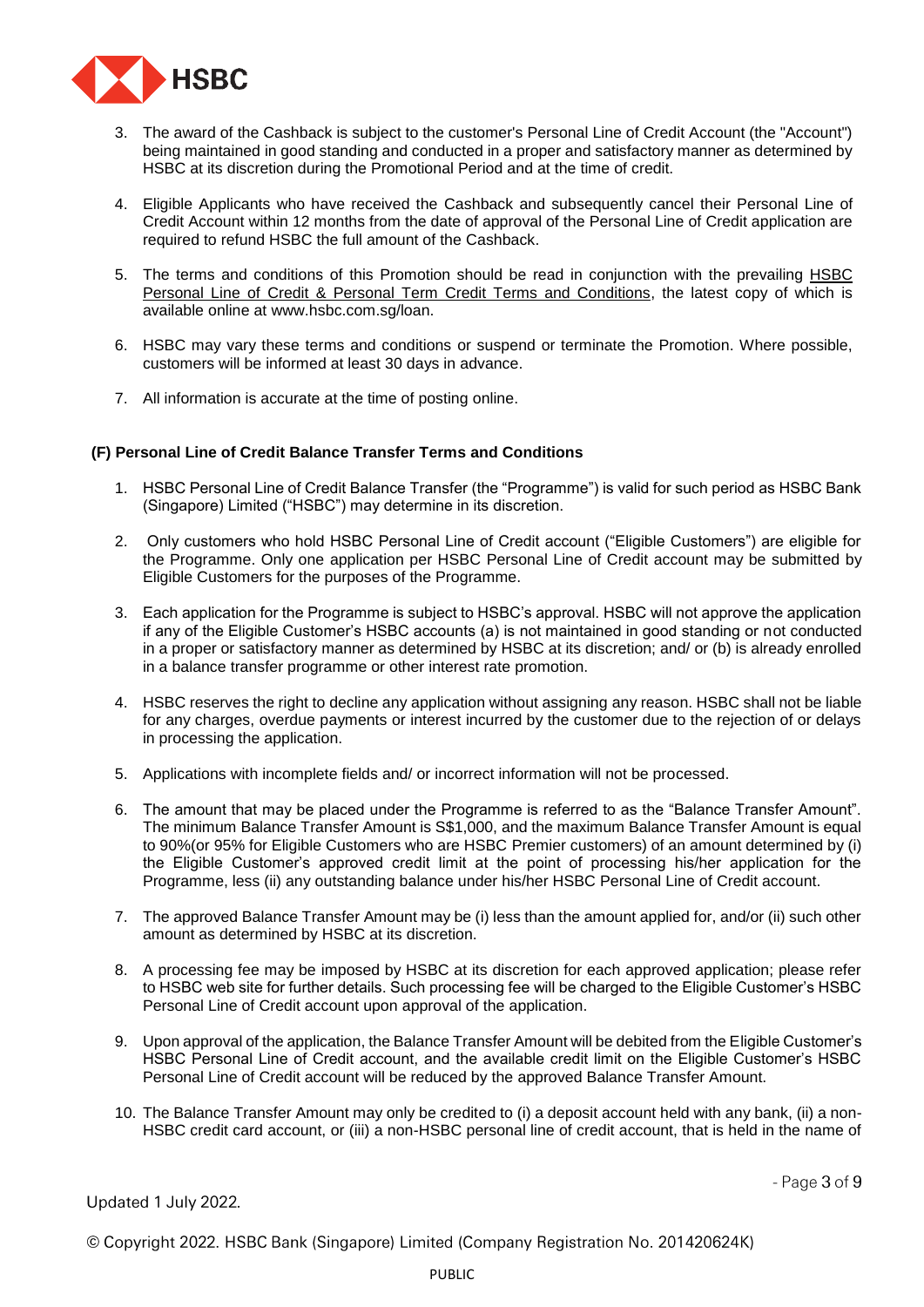

the Eligible Customer and denominated in Singapore dollars (each, a "Relevant Account"). HSBC will credit the approved Balance Transfer Amount into the Relevant Account specified in the application.

- 11. The Programme is not valid in conjunction with any other promotional interest rate offers (including any existing HSBC Personal Line of Credit balance transfer offers).
- 12. Any outstanding amount in respect of the approved Balance Transfer Amount and the processing fee shall be subject to the relevant promotional balance transfer interest rates under the Programme (which can be found at [www.hsbc.com.sg/plocBT\)](http://www.hsbc.com.sg/plocBT), and such interest rates shall apply for a period of six or twelve months (as the case may be) from the date the application for the Programme is approved by HSBC (the "Balance Transfer Promotional Period"). All other outstanding balances, and subsequent drawings in respect of the Eligible Customer's HSBC Personal Line of Credit account will be subject to the prevailing interest rate applicable to HSBC Personal Line of Credit accounts (the "Relevant Interest Rate"); please refer to www.hsbc.com.sg/ploc for further details.
- 13. Upon expiration of the Balance Transfer Promotional Period, any outstanding amount in respect of the Balance Transfer Amount and the processing fee shall be subject to the Relevant Interest Rate.
- 14. Any interest charged in respect of the HSBC Personal Line of Credit account (including the Balance Transfer Amount) in any given month shall be subject to a minimum amount of S\$10, and the effective interest rate applicable to such account any given month may vary depending on the outstanding balance under the account.
- 15. Any changes to the Balance Transfer Amount and/or the Balance Transfer Promotional Period are not allowed after an application for the Programme is approved.
- 16. Without prejudice to HSBC's reasonable right of appropriation, payments made to an Eligible Customer's HSBC Personal Line of Credit account shall be applied in the following order of priority:
	- a) monthly instalments under the Eligible Customer's HSBC Personal Line of Credit Instalment Plan (if any);
	- b) any interest charges, late charges, annual fees and outstanding balances under the HSBC Personal Line of Credit account (other than any outstanding amounts relating to the Programme); and
	- c) any outstanding amounts relating to the Programme.
- 17. Where the Relevant Account is a credit card account or a personal line of credit account, the Eligible Customer should continue to make the relevant payments (if any) to the designated credit card issuer(s) or bank(s) (as the case may be), until he/ she receives written confirmation from HSBC that the approved Balance Transfer Amount has been credited into the Relevant Account. HSBC will not be liable for any overdue payments or interest incurred due to any failure by customers to make payment to a Relevant Account.
- 18. Each Eligible Customer must remain an HSBC Personal Line of Credit customer for the entire duration of the Balance Transfer Promotional Period. HSBC reserves the right to charge the customer the full interest that would have been payable [in respect of the Balance Transfer Amount under the Relevant Interest Rate] should the customer cease to be an HSBC Personal Line of Credit customer at any time before the end of the Balance Transfer Promotion Period.
- 19. HSBC may vary these terms and conditions or suspend or terminate the Programme. Where possible, customers will be informed at least 30 days in advance.
- 20. The terms and conditions contained herein are in addition to the HSBC Personal Line of Credit and Personal Term Credit Terms and Conditions, which shall continue to apply.

Updated 1 July 2022.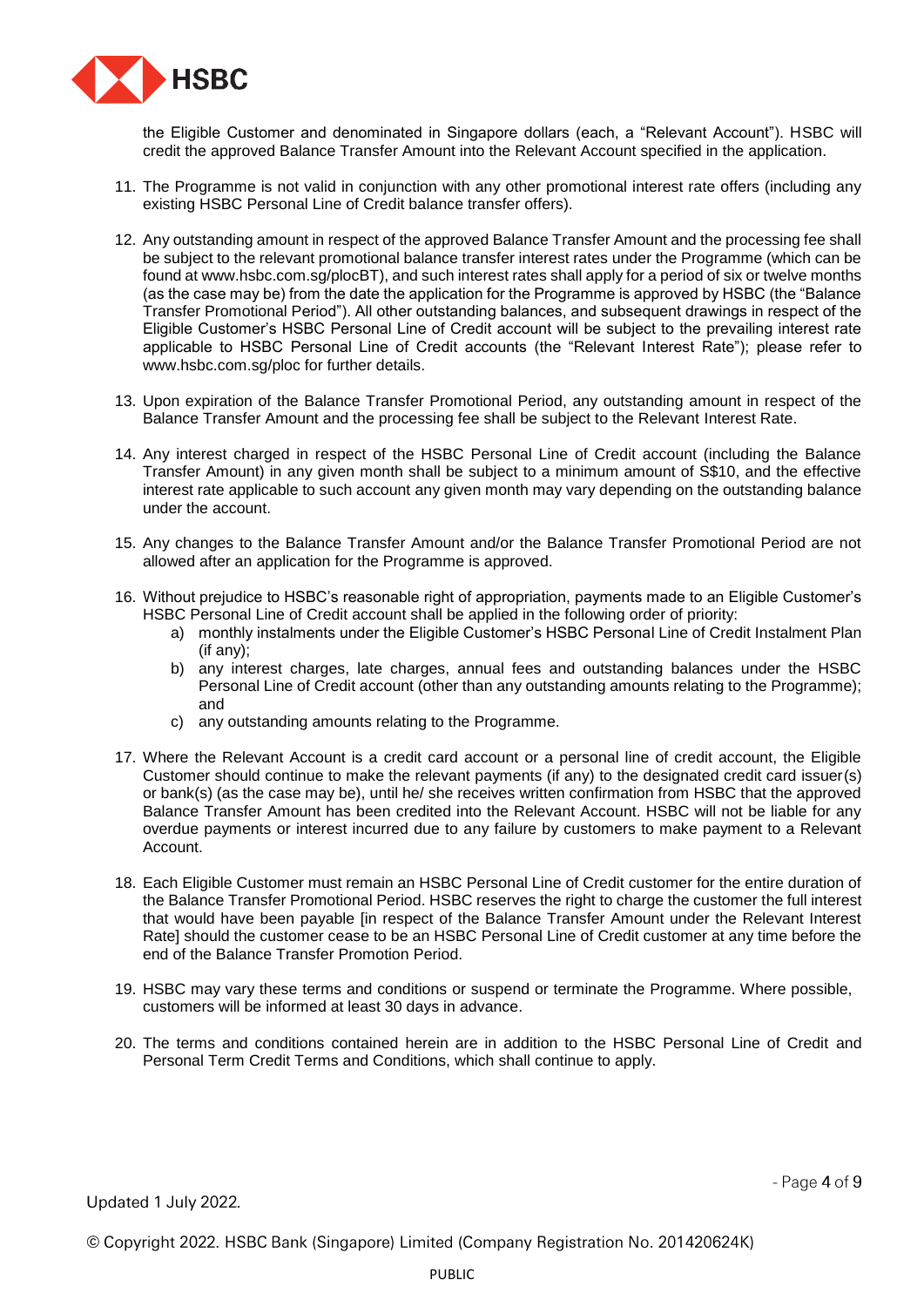

## **(G) Personal Line of Credit Instalment Plan Terms and Conditions**

- 1. HSBC Personal Line of Credit Instalment Plan (the "Programme") is valid for such period as HSBC Bank (Singapore) Limited ("HSBC") may determine in its discretion.
- 2. Only customers who hold sole HSBC Personal Line of Credit account ("Eligible Customers") are eligible for the Programme. Each Eligible Customer may have up to five (5) instalment plans under the Programme (each, an "Instalment Plan").
- 3. Each application for an Instalment Plan is subject to HSBC's approval. HSBC will not approve the application if any of the Eligible Customer's HSBC accounts is not maintained in good standing or not conducted in a proper or satisfactory manner as determined by HSBC at its discretion.
- 4. HSBC reserves the right to decline any application without assigning any reason. HSBC shall not be liable for any charges, overdue payments or interest incurred by the customer due to the rejection of or delays in processing the application.
- 5. Applications with incomplete fields and/ or incorrect information will not be processed.
- 6. The amount that may be placed on any given Instalment Plan is referred to as the "Instalment Plan Amount". The minimum Instalment Plan Amount is S\$1,000, and the maximum Instalment Plan Amount is equal to 90% of an amount determined by (i) the Eligible Customer's approved credit limit at the point of processing his/ her application for the Instalment Plan, less (ii) any outstanding balance under his/ her HSBC Personal Line of Credit account.
- 7. The approved Instalment Plan Amount for any given Instalment Plan may be (i) less than the amount applied for, and/ or (ii) such other amount as determined by HSBC at its discretion.
- 8. Only Eligible Customers who are salaried employees may apply for an Instalment Plan with a tenor of six (6) or seven (7) years, provided that for Eligible Customers who are foreigners residing in Singapore, the tenor of each Instalment Plan will be capped at the remaining validity period of their employment pass, rounded down to the nearest whole year.
- 9. A processing fee may be imposed by HSBC at its discretion for each approved application; please refer to HSBC web site for further details. Such processing fee will be charged to the Eligible Customer's HSBC Personal Line of Credit account upon approval of the application.
- 10. Upon approval of an application, the available credit limit on the Eligible Customer's HSBC Personal Line of Credit account will be reduced by the approved Instalment Plan Amount and no cancellation will be allowed.
- 11. HSBC will credit the approved Instalment Plan Amount into the relevant Singapore dollar denominated deposit account held in the name of the Eligible Customer as specified in the application.
- 12. The monthly instalment amounts in respect of each approved Instalment Plan (each, a "Monthly Instalment") will be charged to the Eligible Customer's HSBC Personal Line of Credit account every month, on the statement date. Each Monthly Instalment shall comprise (i) a principal component, and (ii) an interest component. The interest component shall be computed by applying the effective interest rate applicable to the Programme to the outstanding balance of the Instalment Plan Amount (net of the processing fee) based on a monthly reducing method, and shall be calculated at daily rest on a 365 days per year basis. Subject to clause 13, each Monthly Instalment shall be fixed, but the principal and interest components which make up the Monthly Instalment may vary, and shall be determined at HSBC's discretion.
- 13. HSBC reserves the right to vary the amount of the last Monthly Instalment to ensure that the Instalment Plan Amount is repaid in full on the last repayment date.

Updated 1 July 2022.

- Page  $5$  of  $9$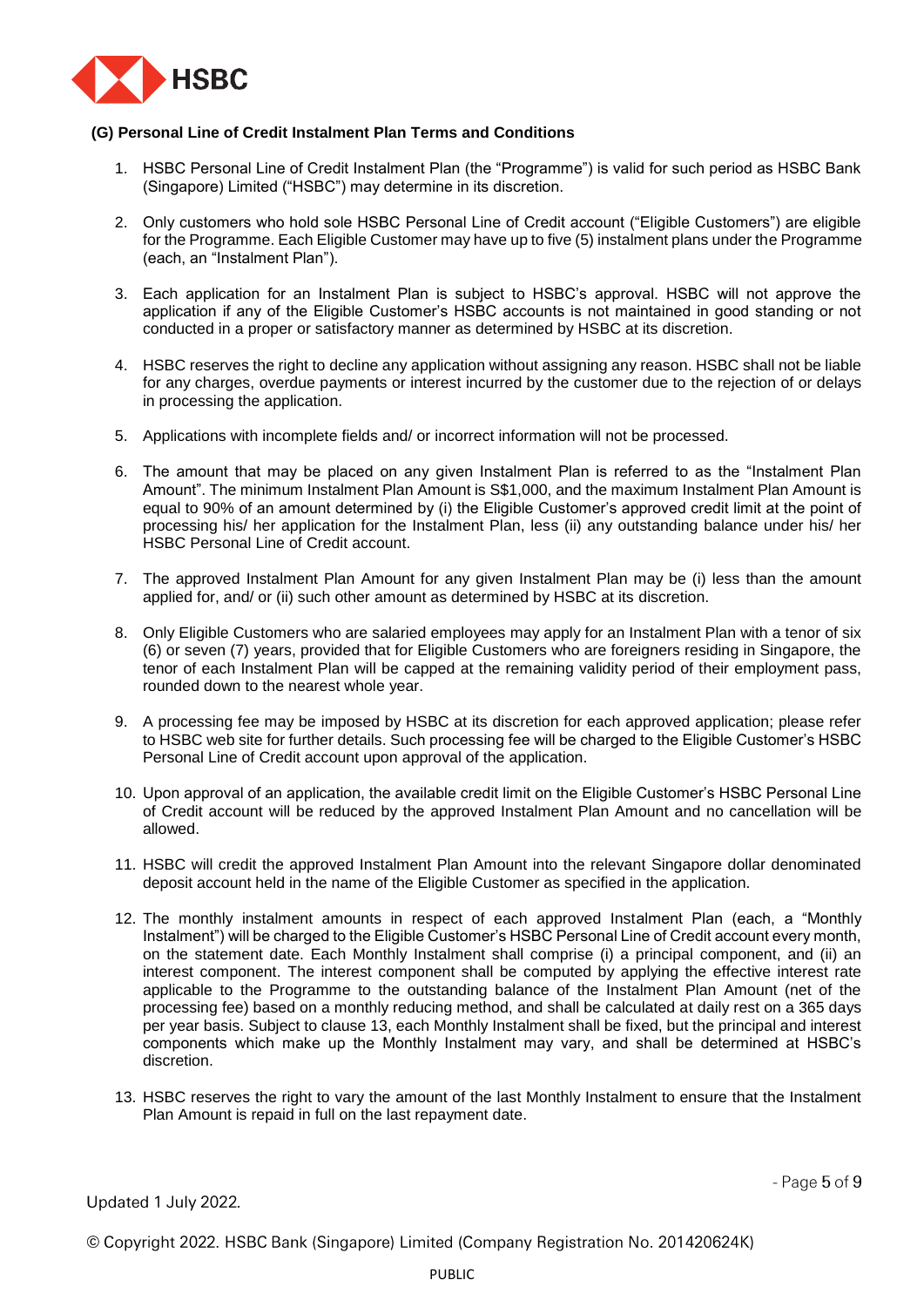

- 14. 100% of the Monthly Instalment will be included as part of the minimum payment due amount in the Eligible Customer's monthly statement for his/ her HSBC Personal Line of Credit account. If the Monthly Instalment is not repaid in full by the payment due date, the outstanding amount will be subject to the prevailing interest rate applicable to the HSBC Personal Line of Credit account. Please refer to HSBC web site for further details regarding the effective interest rate applicable to the Programme and the prevailing interest rate applicable to HSBC Personal Line of Credit accounts.
- 15. Any changes to the Instalment Plan Amount, the tenor of the Instalment Plan and/ or the Monthly Instalment are not allowed after an Instalment Plan is approved.
- 16. Without prejudice to HSBC's reasonable right of appropriation, payments made to an Eligible Customer's HSBC Personal Line of Credit account shall be applied in the following order of priority:
	- a) Monthly Instalments;
	- b) any interest charges, late charges, annual fees and outstanding balances under the HSBC Personal Line of Credit account (other than any outstanding amounts relating to HSBC Personal Line of Credit Balance Transfer); and
	- c) any outstanding amounts relating to HSBC Personal Line of Credit Balance Transfer.
- 17. An Eligible Customer may make early repayment of the Instalment Plan Amount in full by either (i) completing and submitting a repayment form to HSBC (which is available on HSBC's web site) at least thirty (30) days prior to the repayment date, or (ii) subject to the HSBC's approval, completing and submitting the repayment form to HSBC and paying HSBC thirty (30) days' interest on the amount repaid. Such notice of early repayment shall be irrevocable. For the avoidance of doubt, any early repayment of part (and not all) of the outstanding balance of the Instalment Plan Amount is not allowed.
- 18. An early repayment fee calculated based on 2.5% of the outstanding balance of the Instalment Plan Amount will be imposed for any early repayment or termination of the Instalment Plan. HSBC may at its absolute discretion from time to time vary the early repayment fee by giving minimum thirty (30) days' advance written notice to Eligible Customers. Such revised early repayment fee shall become effective from the date stated in such notice.
- 19. Upon termination of an Instalment Plan for any reason, all outstanding amounts in connection with the Instalment Plan shall immediately become due and payable.
- 20. HSBC may vary these terms and conditions or suspend or terminate the Programme. Where possible, customers will be informed at least 30 days in advance.
- 21. The terms and conditions contained herein are in addition to the HSBC Personal Line of Credit & Personal Term Credit Terms and Conditions, which shall continue to apply.

## **(H) Personal Line of Credit Instalment Plan Interest Rate Promotion**

- 1. To participate in HSBC Bank (Singapore) Limited's ("HSBC") Personal Line of Credit Instalment Plan Interest Rate Promotion (the "Interest Rate Promotion"), applicants must submit their application for a new instalment plan ("Instalment Plan") between 05 January 2022 and 30 September 2022, both dates inclusive (the "Promotional Period"), and the application must be approved by HSBC (in its discretion) by 31 October 2022 (such applicants, the "Eligible Applicants").
- 2. Eligible Applicants will be offered a promotional interest rate of 3.2% p.a. (EIR 6.0% p.a.) to 8.2% p.a. (EIR 14.0% p.a.) in respect of their Instalment Plan based on their personal credit profile and such other factors as may be determined by HSBC.
- 3. For Eligible Applicants that are offered a promotional interest rate higher than 3.2% p.a. (EIR 6.0% p.a.) in respect of their Instalment Plan, an SMS will be sent to their mobile number indicated on the application form or based on HSBC's records, to seek their consent to proceed with the Instalment Plan drawdown and account opening based on the offered promotional interest rate. Only the first valid SMS response provided by the Eligible Applicant by the stipulated date will be accepted.

- Page  $6$  of  $9$ 

Updated 1 July 2022.

© Copyright 2022. HSBC Bank (Singapore) Limited (Company Registration No. 201420624K)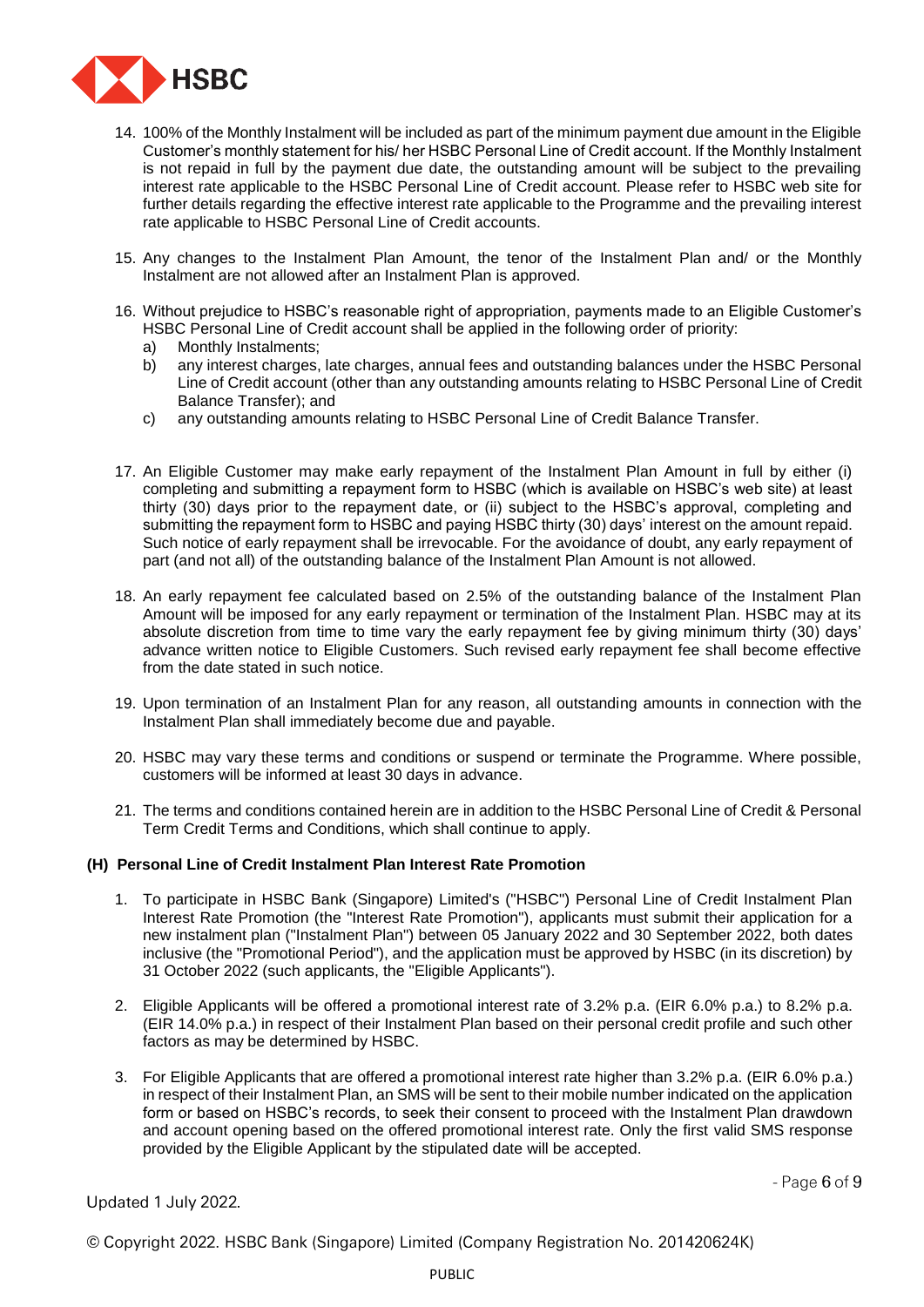

- 4. Customers on staff preferential interest rates are not eligible for the Interest Rate Promotion, unless otherwise specified by HSBC.
- 5. The terms and conditions of this Interest Rate Promotion should be read in conjunction with the prevailing [HSBC Personal Line of Credit & Personal Term Credit Terms and Conditions,](https://www.hsbc.com.sg/content/dam/hsbc/sg/documents/personal-line-of-credit-personal-term-terms-conditions.pdf) the latest copy of which is available online at [www.hsbc.com.sg.](http://www.hsbc.com.sg/)
- 6. HSBC may vary these terms and conditions or suspend or terminate the Interest Rate Promotion. Where possible, customers will be informed at least 30 days in advance.
- 7. All information is accurate at the time of posting online.

### **(I) Personal Line of Credit Instalment Plan Interest Rate Promotion (Premier customers)**

- 1. To participate in HSBC Bank (Singapore) Limited's ("HSBC") Personal Line of Credit Instalment Plan Interest Rate Promotion (Premier customers) (the "Premier Interest Rate Promotion"), applicants must be an existing Premier customer and submit their application for a new instalment plan ("Instalment Plan") between 05 January 2022 and 30 September 2022, both dates inclusive (the "Promotional Period"), and the application must be approved by HSBC (in its discretion) by 31 October 2022 (such applicants, the "Eligible Applicants").
- 2. Eligible Applicants will be offered a promotional interest rate of 2.6% p.a. (EIR 5.0% p.a.) in respect of their Instalment Plan.
- 3. Customers on staff preferential interest rates are not eligible for the Interest Rate Promotion, unless otherwise specified by HSBC.
- 4. The terms and conditions of this Premier Interest Rate Promotion should be read in conjunction with the prevailing [HSBC Personal Line of Credit & Personal Term Credit Terms and Conditions,](https://www.hsbc.com.sg/content/dam/hsbc/sg/documents/personal-line-of-credit-personal-term-terms-conditions.pdf) the latest copy of which is available online at [www.hsbc.com.sg.](http://www.hsbc.com.sg/)
- 5. HSBC may vary these terms and conditions or suspend or terminate the Premier Interest Rate Promotion. Where possible, customers will be informed at least 30 days in advance.
- 6. All information is accurate at the time of posting online.

### **(J) Personal Line of Credit Instalment Plan Processing Fee Waiver Promotion**

- 1. To participate in HSBC Bank (Singapore) Limited's ("HSBC") Personal Line of Credit Instalment Plan Processing Fee Waiver Promotion (the "Processing Fee Waiver Promotion"), applicants must submit their application for a new instalment plan ("Instalment Plan") between 05 January 2022 and 30 September 2022, both dates inclusive (the "Promotional Period") and the application must be approved by HSBC (in its discretion) by 31 October 2022 (such applicants, the "Eligible Applicants").
- 2. The Eligible Applicants will receive a waiver of processing fee in respect of their Instalment Plan, equivalent to 1% of approved Instalment Plan, subject to a minimum of S\$88.
- 3. The terms and conditions of this Processing Fee Waiver Promotion should be read in conjunction with the prevailing [HSBC Personal Line of Credit & Personal Term Credit Terms and Conditions,](https://www.hsbc.com.sg/content/dam/hsbc/sg/documents/personal-line-of-credit-personal-term-terms-conditions.pdf) the latest copy of which is available online at [www.hsbc.com.sg.](http://www.hsbc.com.sg/)
- 4. HSBC may vary these terms and conditions or suspend or terminate the Processing Fee Waiver Promotion. Where possible, customers will be informed at least 30 days in advance.
- 5. All information is accurate at the time of posting online.

- Page  $7$  of  $9$ 

Updated 1 July 2022.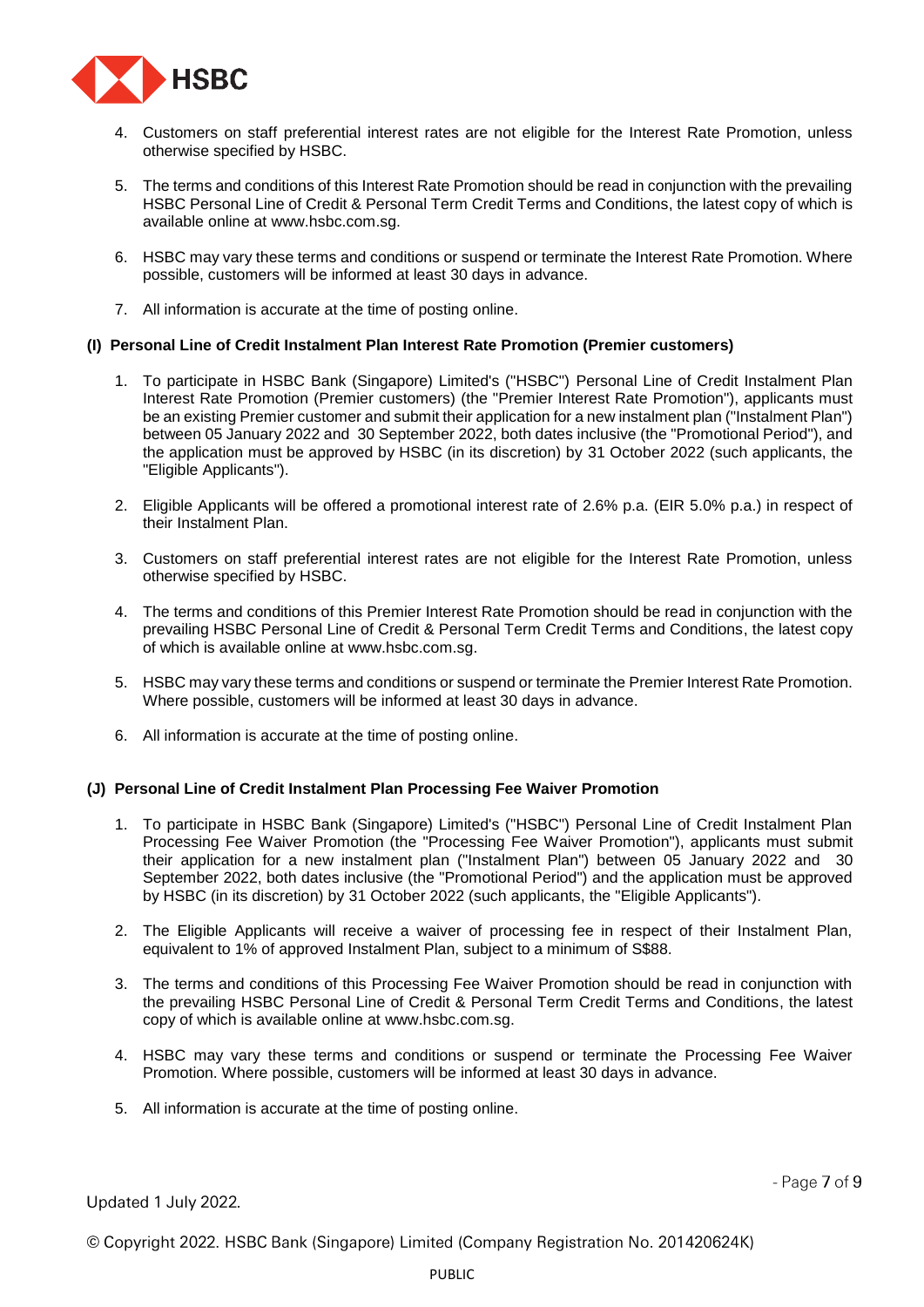

## **(K) Personal Line of Credit Instalment Plan Cashback Promotion**

- 1. To participate in HSBC Bank (Singapore) Limited's ("HSBC") Personal Line of Credit Instalment Plan Cashback Promotion (the "Cashback Promotion"), applicants must
	- a) submit their application for a new instalment plan ("Instalment Plan") to HSBC (except via third party sales agencies) with a minimum loan tenor of two (2) years between 05 January 2022 and 30 September 2022, both dates inclusive (the "Promotional Period"), and
	- b) consent to receive direct marketing and promotional materials from HSBC by indicating on the application form or Letter of Instruction, where applicable; and

the application must be approved by HSBC (in its discretion) by 31 October 2022 (such applicants, the "Eligible Applicants").

2. A Cashback amount, capped at S\$2,000, is computed based on 1% of approved loan amount.

The Cashback amount is rounded up to the nearest Singapore Dollar (the "Cashback") will be credited to the Eligible Applicant's HSBC Personal Line of Credit Account within three (3) calendar months from the approval date of the Instalment Plan application, whichever applicable, barring any unforeseen technical delays.

- 3. The award of the Cashback is subject to the customer's Personal Line of Credit Account (the "Account") being maintained in good standing and conducted in a proper and satisfactory manner as determined by HSBC at its discretion during the Promotional Period and at the time of credit.
- 4. Eligible Applicants who have received the Cashback and subsequently cancel their Personal Line of Credit Instalment Plan, or make premature repayments (partial or full) to the Account before the maturity of the Personal Line of Credit Instalment Plan are required to refund HSBC the full Cashback amount.
- 5. The terms and conditions of this Cashback Promotion should be read in conjunction with the prevailing [HSBC Personal Line of Credit & Personal Term Credit Terms and Conditions,](https://www.hsbc.com.sg/content/dam/hsbc/sg/documents/personal-line-of-credit-personal-term-terms-conditions.pdf) the latest copy of which is available online at [www.hsbc.com.sg/loan.](http://www.hsbc.com.sg/loan)
- 6. HSBC may vary these terms and conditions or suspend or terminate the Cashback Promotion. Where possible, customers will be informed at least 30 days in advance.
- 7. All information is accurate at the time of posting online.

## **(L) Personal Line of Credit and Instalment Plan Digital Exclusive Promotion (1 July – 30 September 2022)**

- 1. To participate in HSBC Bank (Singapore) Limited's ("HSBC") Personal Line of Credit Instalment Plan Digital Exclusive Promotion (the "Digital Exclusive Promotion"), applicants must
	- (a) submit their application for a new HSBC Personal Line of Credit Instalment Plan via the online application form, online contact-me form or the PDF form available on [www.hsbc.com.sg](http://www.hsbc.com.sg/) with a minimum loan amount of S\$10,000 and loan tenor of at least two (2) years between 1 July 2022 and 30 September 2022, both dates inclusive (the "Promotional Period"); and
	- (b) consent to receive direct marketing and promotional materials from HSBC by indicating on the application form or Letter of Instruction, where applicable, and

approved by HSBC (in its discretion) by 31 October 2022 (such applicants, the "Eligible Applicants").

2. Applicants who submit their application for a new HSBC Personal Line of Credit Instalment Plan via aggregator sites during the Promotional Period will not qualify for the Digital Exclusive Promotion.

Updated 1 July 2022.

- Page  $8$  of  $9$ 

| © Copyright 2022. HSBC Bank (Singapore) Limited (Company Registration No. 201420624K) |  |  |  |
|---------------------------------------------------------------------------------------|--|--|--|
|                                                                                       |  |  |  |